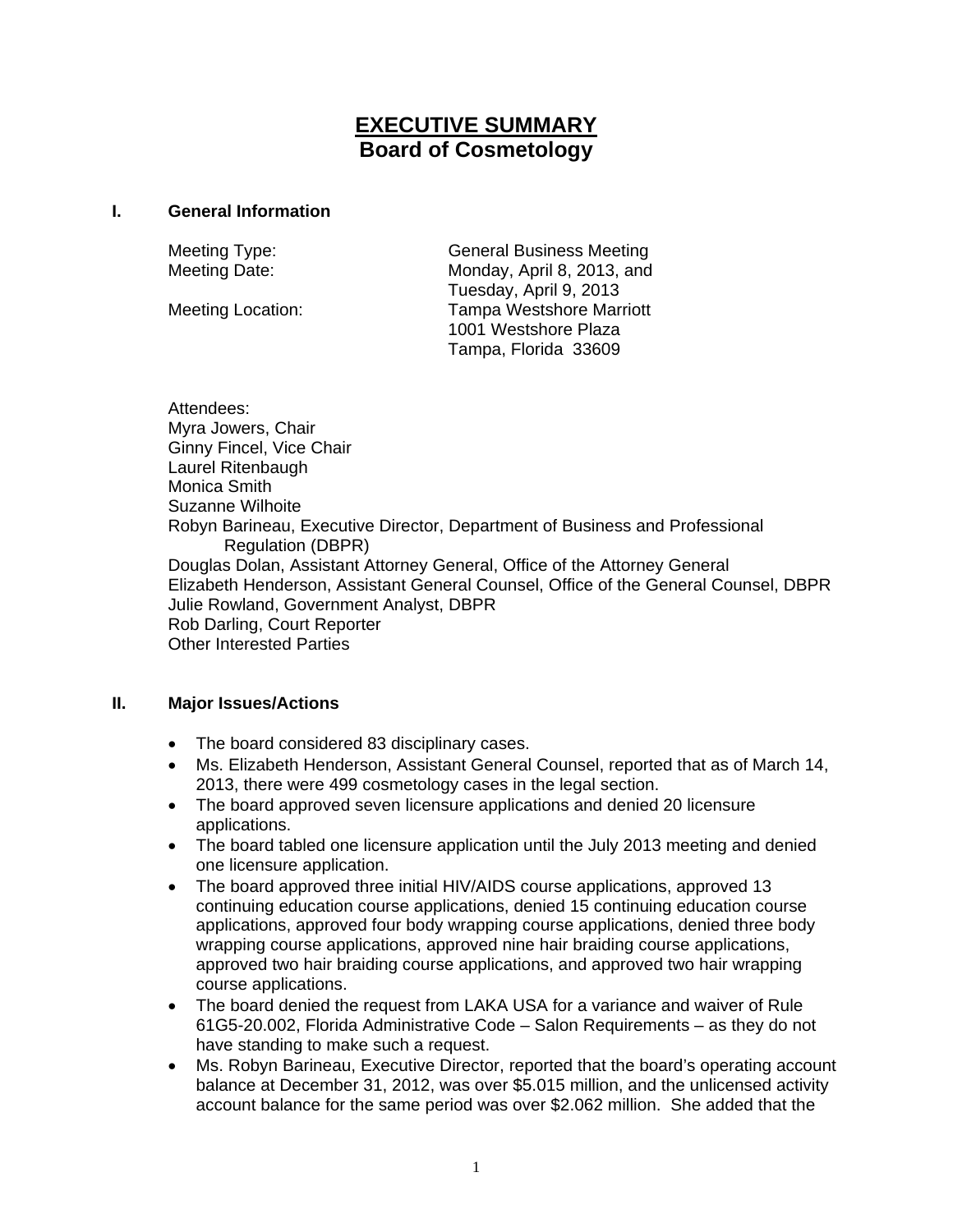Department projects that these two accounts will maintain a positive cash balance at least through June 30, 2016.

- Ms. Barineau informed the board that SB720 and HB1189 have been filed to deregulate hair braiders, hair wrappers, and body wrappers. She will keep the board informed on the progression of these bills.
- Mr. Douglas Dolan, Assistant Attorney General, reported on the following rule amendments. The board also agreed that there would be no negative impact on small business nor would there likely be any increase in regulatory costs in excess of \$200,000 in the aggregate within one year after implementation.
	- Rule 61G5-18.007, Florida Administrative Code Endorsement of Cosmetologists – in response to a letter from the Joint Administrative Procedures Committee (JAPC), renumbering was required and a citation reference was deleted;
	- Rule 61G5-20.0015, Florida Administrative Code Performance of Cosmetology or Specialty Services Outside a Licensed Salon – in response to a JAPC letter, technical changes were made to include accurate citation references and correct a typographical error.
	- Rule 61G5-20.002, Florida Administrative Code Salon Requirements rule was amended to strike "sanitizers" and add "disinfecting solutions" in (3)(d) to conform with other changes recently made to this rule.
	- Rule 61G5-22.005, Florida Administrative Code Sanitation and Sterilization – rule was amended to change "sterilization" to "disinfection" as referenced in other areas of the board's rules, eliminate the referenced to "ultraviolet rays," add additional terms to be defined by students, and decrease the number of methods of sanitation from five to four.
	- Rule 61G5-30.001, Florida Administrative Code Disciplinary Guidelines in response to a JAPC letter, current subsection (3) was stricken, and the remainder of the rule was renumbered.
	- Rule 61G5-30.004, Florida Administrative Code Citations rule was amended to conform with changes made to the salon requirements rule and to correct two sections of the rule that were duplicative.
	- Rule 61G5-30.006, Florida Administrative Code Notice of Non Compliance – rule was amended to conform with changes made to the salon requirements rule.
	- Rule 61G5-31.004, Florida Administrative Code Hair Braiding, Hair Wrapping, and Body Wrapping Course Requirements – in response to a JAPC letter, the rule was expounded to include the ability to offer courses online as referenced in the rule title.
	- Rule 61G5-32.001, Florida Administrative Code Continuing Education in response to a JAPC letter, standard cleaning information was amended from "including but not limited to" to "including," form references were amended,, and citation references were amended.
- Ms. Barineau informed the board of the following meeting dates and locations:
	- $\bullet$  July 15 and 16, 2013 Orlando
	- October 21 and 22, 2013 Altamonte Springs
	- January 13 and 14, 2014 Fernandina Beach
	- April 7 and 8, 2014 Tampa
	- July 14 and 15, 2014 Orlando
	- October 20 and 21, 2014 Gainesville.